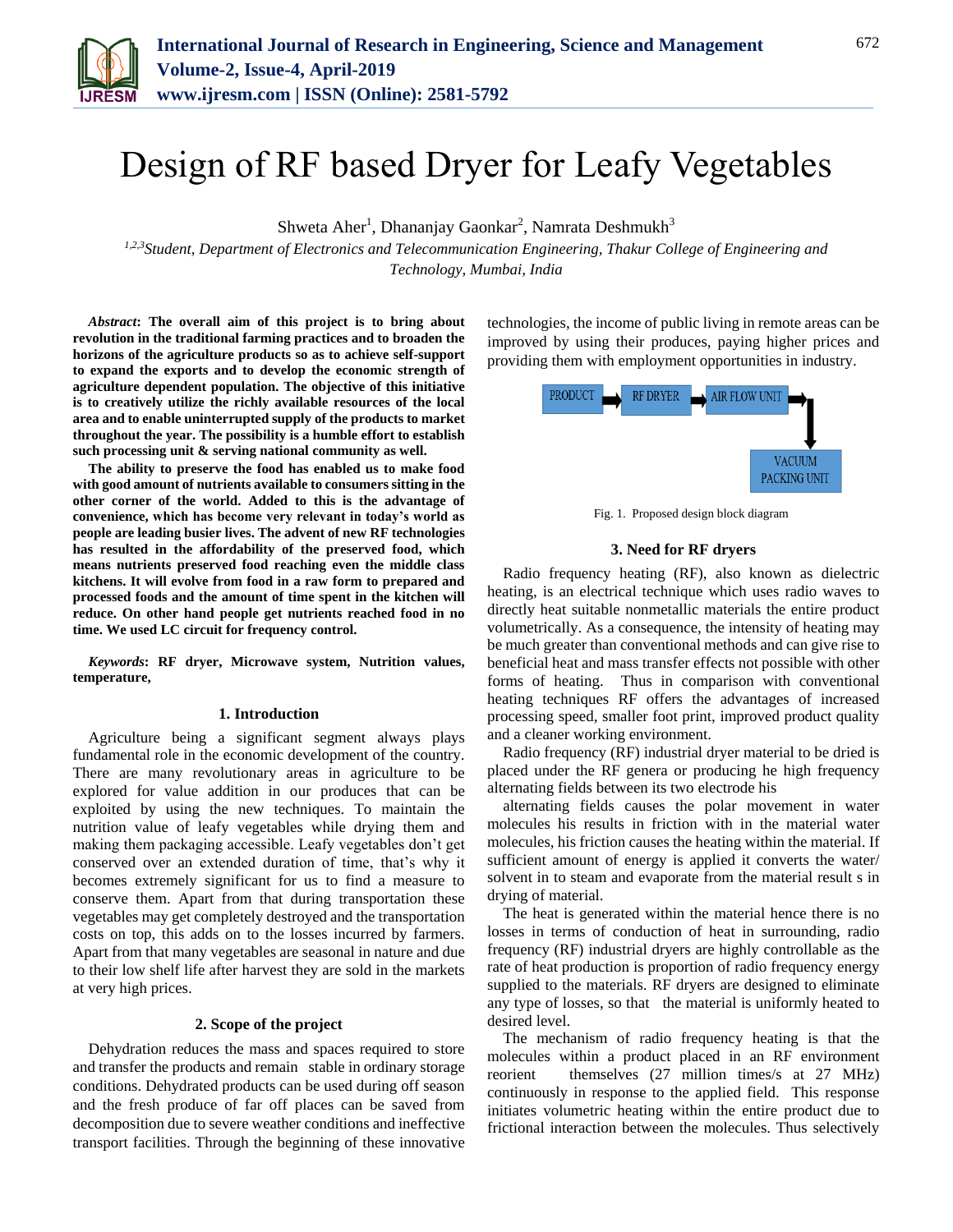

heats only the product and not the air or equipment surrounding it.

Radio frequency heating is accomplished through a combination of dipole heating and electric resistance heating resulting from the movement of dissolved ions present in the food. Although identical to the other electromagnetic heating methods, radio frequency with electromagnetic waves in 30- 300MHz spectrum has the added advantage of uniform heating in homogeneous foods and most important of all, high penetration depth that could be used to pasteurize or sterilize liquid products. These early efforts employed RF energy for applications such as the cooking of processed meat products, heating of bread, dehydration and blanching of vegetables. here is a major difference between the way RF and microwave equipment are available in the market. Unlike microwave sources, one cannot purchase an RF high Power source. Due to the high impedance nature of RF coupling, the RF source and applicators normally need to be designed and built together. Manufacturers of RF equipment develop the whole system, rather than only the power source. therefore, developments in RF processing must involve the commercial RF manufacturers. the most common commercial RF frequencies are 13MHz, 27MHz, and 40MHz. Yet another advantage of RF equipment over microwave is in the control area. In high power RF systems, the source and the load are commonly locked together in a feedback circuit. Therefore, variations in the load can be followed by the source without external controls. RF equipment has another important advantage. Because of much longer wavelengths, they have better uniformity. Also, the depth of penetration is much higher. So, in cases where uniformity is a critical issue they may be a better choice. We test nutrition value before vs after RF Dryer used hplc for measurement of nutrition values.

The advantages of RFC Macrowave Systems over microwave are:

- greater uniformity of heating
- improved power control greater depth of penetration
- lower operating cost
- modular design considerations
- lower equipment cost
- greater processing versatility

RF waves have a larger penetration depth than MW and hence could find better application in larger size foods. Besides the popular domestic use of MW ovens, commercialized applications of MW/RF heating include blanching, tempering, pasteurization, sterilization, drying, rapid extraction, enhanced reaction kinetics, selective heating, disinfestations, etc.

# **4. Objectives**

As the drying of vegetables can be achieved the focus can also be shifted to making it compact sizes as RF dryers have a potential of being small in size and still dry commodities just like any other dryers Also, many other day to day commodities such as milk etc. be made into powdered forms and providing as much nutrition as liquid milk would. Blood or plasma inside the blood can also be dried up in this ways making it easy to

store or transport the applications of RF. Dryers can further be explored and experimented with many items.

#### **5. Problem Definition**

Types of existing food dryers:

- Tray Dryers.
- Tunnel Dryers.
- Roller or Drum Dryers.
- Fluidized Bed Dryers.
- Spray Dryers.
- Pneumatic Dryers.
- Rotary Dryers.
- Trough Dryers.

Most of these dryers are large scale and not in compact sizes which makes it very difficult for an average farmer or even person setting up a business to afford as it requires additional space hence, more infrastructure. The conventional dryers such as Microwave Dryers are concerned to have many health related issues amongst many other disadvantages .Long term exposure to microwave emitting from dryers can quickly cause harmful heating of body tissues. Initial setup cost for industrial size dryers is very high. These are the reasons which shows that there's need for small sized, compact dryers which can even retain the nutrition levels of food products

## **6. Problem solution**

Radio frequency heating forms a part of innovative techniques based on electromagnetic heating and other nonthermal methods have the potential of providing high quality foods economically. Electro heating can be sub-divided into either direct electro heating where electrical current is applied directly to the food (e.g. ohmic heating (OH)) or indirect electro heating (e.g. microwave (MW) or radio frequency (RF) heating) where electrical power is firstly converted to electromagnetic radiation which consequently generates heat within the product. Radio frequency heating applications have been very successful in the non-food industry, including paper, lumber and plastic. Even though quite restricted in terms of its application in the food industry as a whole, consumer demand for the ever-tastier, the ever-cheaper, low or no-fat, chemical free and safe commodities have recently extents its application in the food processing. RF heating in current scenario is the preferred method in modern industries for product cooking, baking, drying, pasteurization and other applications.

#### **7. Conclusion**

This paper presented an overview on design of RF based dryer for leafy vegetables.

## **Acknowledgement**

We, the students of Final Year Electronics & Telecommunication Engineering thank our project guide Dr. Vinit Kumar Dongre for supporting us while working on our